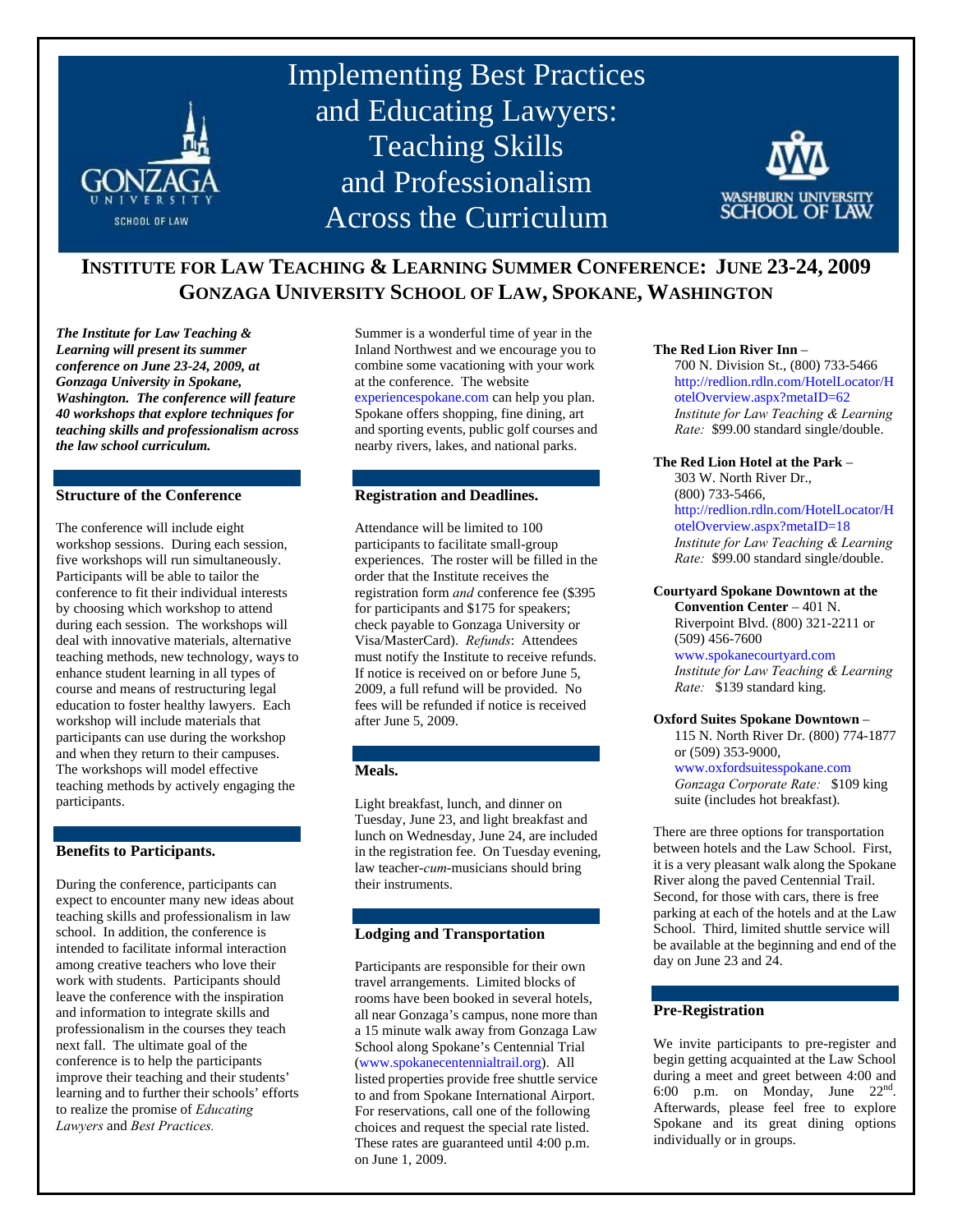# **Session 1 (9:00-10:15 a.m.) Tuesday June 23**

#### **Best Practices and Positive Psychology: Teaching Law and Legal Practice with Justice in Mind**

# *(Colin James, University of Newcastle Legal Centre)* **[A]**

Positive psychology focuses on positive emotions, positive character and positive institutions, and connects notionally with therapeutic jurisprudence, collaborative law, restorative justice and transformative mediation. In education positive psychology programs already help school children and trauma patients. This presentation will introduce legal educators to some insights of positive psychology that may inform curriculum decisions, teaching methodology and attitudes towards students that encourage optimism, self-care and respect, as well a sense of professionalism that includes law-as-justice. We will discuss strategies on encouraging students to transition into practice with a grounded optimism and a realistic expectation of what lies ahead.

#### **Enriching Your Course with a Case File**  *(Gretchen Viney, University of Wisconsin Law School)* **[B]**

In this workshop, we explore how to create and use a case file as a class resource. This workshop is not about developing a course around a semester-long problem, but rather addresses how to put together a basic case file and integrate it into the structure of a more traditional law school class. Participants will learn two ways to create a case file, discover–through demonstration and participation– how to comfortably incorporate the case file into their classroom teaching, and leave with the motivation to give this a try.

#### **Learning is Social**

*(Mary Patricia Byrn, William Mitchell College of Law and Morgan L. Holcomb, Hamline University School of Law)* **[C]** This workshop will begin with a short summary of Vygotsky's educational theory regarding the social aspect of learning followed by information on and participation in *ten* interactive instructional strategies. Attendees will *participate in* several interactive instructional strategies *while learning about* using interactive instructional strategies. The interactive instructional strategies used in the workshop will include graphic organizers; think-pair-squares; jigsaws; carousels; structured controversies; defining features matrixes; self-assessments; and cooperative assessments. The presenters use these strategies in their classrooms regularly and will provide each attendee with the information and modeling necessary to implement these strategies in his or her own classrooms.

# **Alternative Teaching Methods: Using Simulations to Enhance Substantive Courses**

# *(Deborah Young, Cumberland School of Law, Samford University)* **[D]**

This workshop will enable teachers to efficiently and easily incorporate skills activities and simulations into their courses. All teaching materials will be provided for advocacy simulations on authentication, hearsay, and impeachment in Evidence; a writing simulation on sentencing in Criminal Law; and writing and role-playing simulations on probable cause in Criminal<br>Procedure I will demonstrate the I will demonstrate the simulations to show how they are effective for teaching substantive material, assessing student knowledge, and raising ethical issues in the context of substantive learning. Principles of designing simulations for other courses will also be discussed.

#### **Thinking Critically about Teaching Goals Through Designing Effective Assessment Rubrics**

#### *(Sandra Simpson, Gonzaga University School of Law)* **[E]**

This workshop encourages professors to think critically about their teaching goals by focusing on designing effective assessment rubrics for use in assessing students' performance in legal writing courses or other doctrinal courses. To effectively assess students, professors need to articulate their teaching goals which will be reflected on their assessment rubrics. It is, therefore, important to build assessment rubrics which accurately reflect the professors' goals and the skills the students have learned. This workshop will present the attendees with the tools necessary to build their own assessment rubrics which reflect their individual teaching styles and their individual teaching goals.

# **Session 2 (10:45 a.m.-12:00 p.m.) Tuesday June 23**

# **"Leaps of Faith": Jumping into Interactive Teaching Methods**

#### *(Kris Franklin, New York Law School and Rebecca Flanagan, University of Connecticut)* **[A]**

This program will focus on designing and developing interactive experiences in law classes. Participants will build an interactive classroom exercise together, and discuss both the design process and common blocks to experiential pedagogy. Those attending the session should leave with both some concrete models and ideas about specific interactive classroom exercises, as well as having carefully considered, and begun to break down, some of the implicit barriers to adopting this style of teaching more generally.

# **Introducing 1Ls to "Thinking Like a Lawyer"**

# *(Debra R. Cohen, University of Baltimore School of Law)* **[B]**

"Thinking like a lawyer" is critical thinking applied to law. Students come to law school with general critical thinking skills but, like the definition of "thinking like a lawyer," these skills are often somewhat amorphous. After discussing the component elements of "thinking like a lawyer," I will suggest some teaching strategies to assist students in focusing on, and honing, their existing critical thinking skills, and how this facilitates their ability to transfer these skills to the legal arena. In particular I will offer suggestions on focusing students on breaking down compound notions into the component parts and identifying and questioning assumptions.

# **Why Tax Rules: Teaching Students about Clients' Biggest Moments through Tax**

#### *(Leah Witcher Jackson, Baylor Law School)* **[C]**

Tax law impacts most major decisions – e.g. choice of entity for new ventures, optimal purchase and finance terms, family and estate planning, charitable giving, etc. Tax classes can be used to teach practical aspects of common transactions, and tax should be integrated into the study of transactions and decisions in non-tax classes. This workshop will include several examples, such as reviewing real estate closing documents and financial statements to teach income tax, using entity tax law to teach about the life cycle and legal issues of various entities, and requiring students to learn Excel to create financial statements.

### **The Village Approach to Raising Professional Lawyers**

# *(Terri Davlantes, Florida Coastal School of Law)* **[D]**

After being bewildered by numerous instances of uncivility and unprofessionalism by students that left us scratching our heads in amazement, the school decided to take action. We garnered the support of faculty, staff, alumni, local practitioners, the state bar association, and most importantly, the students. This workshop will examine instances of unprofessional behavior, many of them so humorous that we think we need to write a book, and discuss approaches schools can take to develop a proactive approach to promoting professionalism.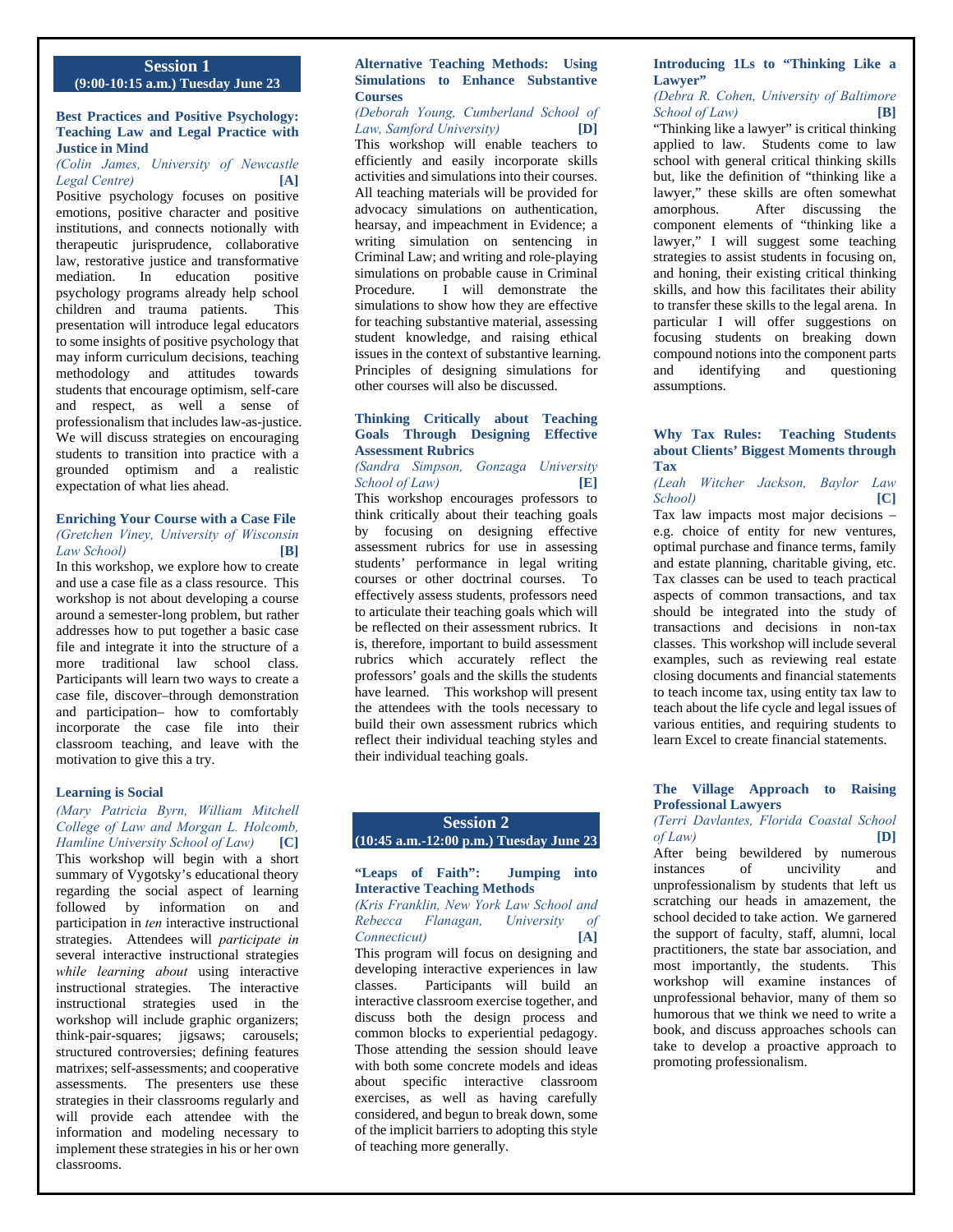# **Integrating Writing into Casebook Courses without Significantly Increasing Grading**

*(Karen J. Sneddon, Walter F. George School of Law, Mercer University)* **[E]** This workshop highlights techniques to integrate writing into traditional casebook courses. The workshop will tackle the issues typically cited for not incorporating writing into traditional casebook courses, such as lack of professor expertise in writing instruction, time constraints, and grading demands. The featured active learning techniques will range from in-class exercises that take as little as five minutes of class time to extended projects to be completed outside of class time. Litigation and transactional writing opportunities will be included. Various methods of assessment, including group edits,<br>structured peer reviews, and structured peer reviews, and self-assessment, will be addressed. Workshop participants will try selected activities.

# **Session 3**

# **(1:15-2:30 p.m.) Tuesday June 23**

# **Techniques to Improve the Analytical Skills of Students in Large Required Classes**

*(Ruth Jones, McGeorge Law School, University of the Pacific)* **[A]** Learning the various modes of legal analysis is often an invisible educational objective to students. This workshop explores how to more explicitly teach the various modes of legal analysis in large required classes. Using materials I prepared for my criminal law and criminal procedure courses, I will describe how I have integrated a more explicit focus on identification and application of analytical skills in my courses and lead participants in brainstorming ways to adapt class hypos, simulations and other class materials and procedures to emphasize legal analysis skills.

# **Experiential Exercises with Flowcharts Facilitate Learning Law**

*(Hillary Burgess, Hofstra Law School)* **[B]** This workshop will provide concrete examples of how to incorporate interactive exercises into the law classroom using flowchart specific and general experiential exercises. Participants will have the opportunity to engage in specific flowchart exercises that demonstrate several interactive techniques. Among these flowchart exercises are puzzle flowcharts, pair and share peer teaching, fact pattern navigation, human hopscotch, and treasure hunts. All of these techniques will be grounded in educational psychology literature that empirically validates the effectiveness of the techniques.

#### **Feedback on Feedback – A Two for One in Fostering Skill Development through Exam Conferencing while Increasing Student Outcomes**

*(Karol Schmidt, Phoenix School of Law)* **[C]** Exam grading and exam conferencing can present an optimal learning opportunity for both the law professor and the law student. This workshop will identify the objectives and benefits of feedback for students and professors through graded exams and exam conferencing. In addition, examples of best practices in feedback will be illustrated, including those of the law professor and self-regulated, self-directed opportunities for the law student. The goal of the workshop is to introduce a variety of feedback methods to increase student outcomes.

# **Festival of Damages Arguments: An Exercise for a First Year Torts Class**

# *(Paul Figley, Washington College of Law American University)* **[D]**

This workshop will demonstrate a problem-oriented exercise for teaching first year Torts students to think quantitatively about damages. It will address life expectancy tables, accounting for inflation, and assessing non-economic damages. In their exercise students develop, present, and decide appellate arguments on: the value of lost future income of a 42-year-old dentist; how to account for inflation in assessing those damages; the value of lost future income of a high school student who planned to become a dentist; and the value of her pain and suffering prior to death.

#### *Interdisciplinary Instruction in the Millennial Age:* **Journalism & Law Students Blog the W.R. Grace Criminal Trial**

*(Andrew King-Ries, and Beth Brennan, University of Montana School of Law, and Nadia White, University of Montana School of Journalism)* **[E]**

This teaching workshop will share lessons from the Grace Case website, http://blog.umt.edu/gracecase. Blogging a live trial provides a modern, interdisciplinary way to teach students about substantive law, evidence, trial practice, and professionalism. The presenters will discuss how they developed the website in their law and journalism classes, how to use similar technology at other schools, and teach you how to post on blogs and Twitter.

# **Session 4 (3:00-4:15 p.m.) Tuesday June 23**

#### **The Subversive Art of Teaching Interviewing and Counseling**

# *(Joseph Shaub, University of Washington Law School)* **[A]**

This approach to Interviewing and Counseling is termed "subversive" because, under the guise of a law school "skills" class, we can explore in a stimulating and supportive environment the humanity of both our clients and ourselves. Subjects of discussion include emotional literacy, tools for establishing empathic connection and students' emotional self-exploration. A central theme of the course invites the thoughtful consideration of students' own personal values and their impact on both their impressions of clients and the counseling they are able to provide. Student exercises, both in-class and homework, are described and demonstrated.

# **A World of Yes: Using the Language of Cognitive Optimism to Help Students Achieve**

(*Corie Rosen, Sandra Day O'Connor College of Law, Arizona State University)* **[B]**

Can simple changes in a professor's use of language reshape students' relationship to the academic environment? Can language help defeat depression and motivate students who feel helpless in the face of negative feedback or low grades? By applying flexible optimism in the classroom, integrating the language of cognitive optimism into lectures and feedback, professors can bring about these positive changes, helping students to realize their potential and, ultimately, reinvigorate their love of learning.

#### **Beyond the ADA: How Legal Skills Faculty Can Help Students with "Non-Visible" Disabilities Bridge the "Accommodations Gap" Between Law School and Legal Practice**

## *(Alexis Anderson and Norah Wylie, Boston College Law School*) **[C]**

All too little attention has been given to the role of legal skills faculty in helping students with non-visible disabilities succeed as lawyers. Because the ADA clearly applies to law school clinics and legal practice classes, faculty need to develop tools for helping students with mental health issues and learning disabilities prepare for clinical and experiential learning. We plan to engage the audience in analysis of two case studies of law students with mental health and learning impairments to determine how we might best accommodate their needs.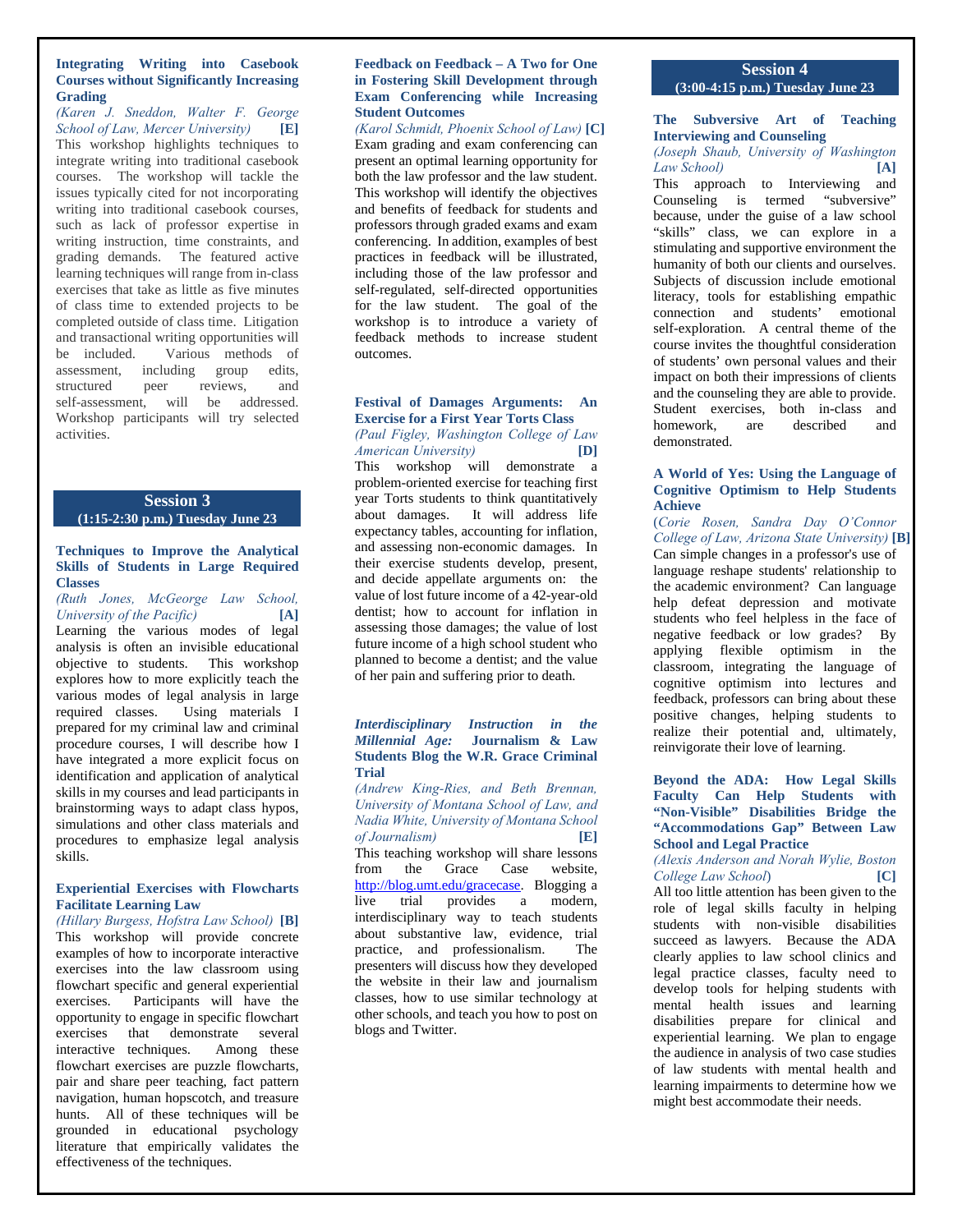#### **The Application of Student Development Theory in Legal Education: Using the Undergraduate Learning Environment Theories of Chickering, Reisser, and Gamson to Develop Law Students**

*(Andrew Faltin, Marquette University Law School)* **[D]**

Diverse law student backgrounds make designing student development programs challenging. Chickering, Reisser, and Gamson proposed factors that enhance student learning environments and development: 1) student/faulty interactions; 2) student communities; 3) student understanding of learning; 4) prompt faculty feedback; 5) emphasis of time on task, 6) communication of high expectations; 7) respect for diverse learning styles; 8) student understanding of institutional objectives; 9) student understanding of the curriculum; and, 10) collaborative student development programs between faculty and administration. A discussion of those factors and their implementation in law schools will be followed by a group discussion of best practices.

#### **Life After Langdell: Uncasebooks and Active Learning in Upper Level Courses**  *(Deborah Jones Merritt, Ric Simmons, The Ohio State University Moritz College of Law; and Leah Christensen, Thomas*   $Jefferson$  *School of Law*) If you don't spend time deriving rules from appellate opinions, what do you do in the classroom? This session will illustrate use of an "uncasebook," materials that teach<br>without any appellate opinions. without any appellate opinions. Participants will receive a sample chapter of Merritt & Simmons's novel *Learning Evidence* text. Professors Merritt, Simmons, and Christensen, who have all taught from the materials, will show how they use interactive exercises, simulations, and writing exercises to surpass the case method. Participants will contribute their own experiences and brainstorm approaches to life after Langdell in large upper level courses.

#### **Session 5 (9:00-10:15 a.m.) Wednesday June 24**

# **Sneaking Skills and Professionalism into Every Course, Every Discussion, Every Day**

*(Carolyn Dessin, University of Akron School of Law)* **[A]**

This workshop will explore techniques for bringing skills and professionalism training into traditional law school courses. The focus will be on various brief ways of encouraging students to think beyond the law they're learning to consider skills issues and professionalism. We'll explore

techniques by reading cases from across the curriculum, then doing a range of exercises that can be completed in a minute or two. The goal of the workshop is to encourage participants to believe that they can incorporate skills and professionalism into any course without diminishing coverage.

#### **Creating a General Practice Skills Course: Using Lawyers to Teach the Skills and Values Essential to the Professional Practice of Law**

# *(Stephen Gerst and Dave Cole, Phoenix School of Law)* **[B]**

This workshop will introduce the GPS (General Practice Skills) course that was designed to assure that students in their third year of law school have the opportunity to learn and practice the skills and values they will need in the professional practice of law. The course is taught by teams of practicing lawyers who teach the skills and values they use in their daily practices. Students must complete skill exercises and resolve client problems in small group law firms, and individually, in seven modules which represent different practice areas. This workshop will deal with issues of course design, student assessment, integration with doctrinal courses, hiring and training of lawyer faculty, and course administration.

# **Phenomenological Practitioner Research: How To Study Your Students' Problems to Improve Your Teaching**

# *(Aїda M. Alaka, Washburn University School of Law)* **[C]**

Phenomenological research explores the lived reality of subjective experience and helps investigators identify problems encountered by research subjects in achieving their goals. This type of research can provide insight to instructors who are interested in discovering problems students are experiencing in their courses so that they may improve their teaching practices. After an introduction to phenomenological inquiry, workshop participants will design a plan of phenomenological inquiry, focusing on problems they believe are important in their own classrooms or institutions. Workshop participants will consider how to draft pertinent questions, select appropriate subjects, collect and analyze data, and draw practical conclusions.

#### **Bridging The Gap: Seamlessly Integrating Doctrinal Learning Into Skills Courses**

#### *(Miriam Albert and Elizabeth Glaser, Hofstra Law School)* **[D]**

With the increasing emphasis on skills training in legal education, educators [both administrators and faculty] are confronted with significant challenges in integrating doctrinal law into practical skills

applications. This session will focus on ways to create overlap and bridge the skills-doctrinal divide; we will learn by doing, just as our students do in our classes. The goal is for participants to take away from the session a new way to think about both teaching doctrinal transactional law, and teaching transactional skills lawhopefully seeing overlaps and synergies, to help erode the divide between these two conceptually-linked areas of teaching and offer our students a more real-world based understanding of the relevant business law concepts.

#### **Exploring the Attorney-Client Dynamic in a 20-minute Counseling Exercise and Reflection**

# *(Jerry Organ, University of St. Thomas School of Law)* **[E]**

Participants will spend 20 minutes participating in a dual scenario counseling exercise. They will spend one or two minutes reviewing a set of facts (one "attorney" set and a more complete "client" set) and then spend eight minutes engaged in a counseling conversation. At the ten minute mark, the pairs stop and switch roles and go through the same routine with a different factual scenario. At the ten minute mark, the counseling session concludes. Professor Organ then will lead a discussion of reflection questions he had his students answer in this exercise and the discussion themes generated by their responses.

# **Session 6 (10:45 a.-12:00 p.) Wednesday June 24**

#### **Autonomy Support and Law School: Irreconcilable Differences or Perfect Match?**

### *(Paula J. Manning and Mary Basick, Whittier Law School)* **[A]**

There is much opportunity to provide autonomy support inside and outside of the classroom, and to improve student outcomes and experiences as a result. Through a series of case studies, hypothetical situations, and interactive experiences, participants will learn about techniques that can be implemented to better support students' emotional,<br>psychological and professional psychological and needs--including changing the focus and tone of courses and programs; minimizing unhealthy competitiveness; and using "positive" language in the classroom and in written feedback. Participants will have the opportunity to develop and refine their own ideas for providing similar support.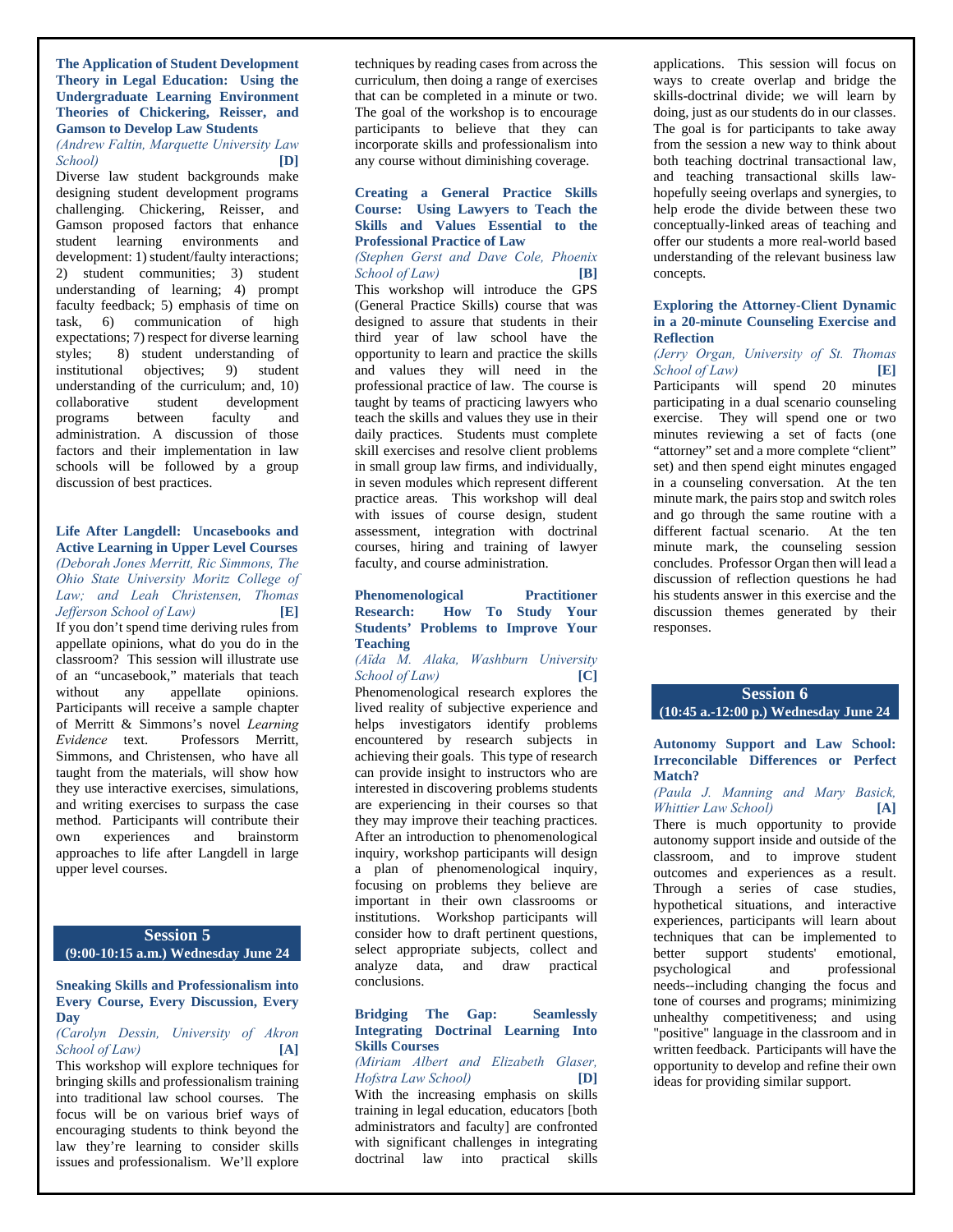#### **Everything We Need to Know About Teaching We Learned in Pre-school: Active Learning and How to Not Teach to Engage Students**

# *(Rory Bahadur, Washburn University School of Law)* **[B]**

If you ever wished your upper division students were as excited and enthusiastic in class as those new, incoming, bright eyed and eager 1Ls this workshop is for you. The workshop tangibly explores an active learning based, alternative pedagogy which maximizes law student engagement in the classroom. Initially, session participants will be exposed to the pedagogy as it is currently utilized both in an upper division and first year course. Next participants will precisely articulate any learning strategies identified, hopefully rethinking the relationship between teaching and learning. Finally, participants will depart prepared to implement the techniques in their own classes.

# **Using Wikis to Engage Your Students and Teach More Effectively**

*(David Thomson, University of Denver Sturm College of Law)* **[C]** Pedagogical technology has finally developed to the point where it can not only help us teach better, but it can also help us achieve some of the goals articulated in the *Educating Lawyers* and *Best Practices*  reports. The worry is that more experiential teaching and providing more student feedback will increase costs. But the thoughtful use of educational technology can help us leverage our teaching resources to effectively achieve these goals and yet not significantly increase costs. The use of wiki software is particularly promising. This presentation will demonstrate the use of wikis in the teaching of several law courses. It will then demonstrate how attendees can set up a wiki for their own classes.

#### **Making Simulations Real: Using Simulations to Teach Doctrine, Skills and Professionalism Across the Curriculum**

#### *(Julie Goldscheid and Jenny Rivera, CUNY School of Law)* **[D]**

This workshop focuses on ways to use simulations based on social justice lawyering problems to teach doctrine, lawyering skills and professionalism. During this interactive session we will brainstorm, role play and use small groups to work through the stages of simulation development, focusing on how to design and use a social justice problem. Participants will leave with a template and individualized work plan for incorporating simulations based on curricular needs, faculty and student interests, and teaching goals.

# **Helping Students Self-Assess Critical Skills in Light of Professional Expectations: A Timekeeping Exercise**  *(Grace Wigal, West Virginia University College of Law)* **[E]**

This workshop will illustrate a timekeeping exercise that can be used in conjunction with a variety of drafting assignments or exercises. The timekeeping exercise asks students to describe, track, and bill their time on a project with a special focus on the following: (1) self-assessment of strengths and weaknesses in the production process, (2) self-diagnosis and prescription for future efficiency, and (3) preparation of a<br>reasonable bill for the product. The reasonable bill for the product. exercise should make students more aware of themselves as professionals in the law firm setting and the hidden expectations of the law firm culture.

# **Session 7 (1:15-2:30 p.m.) Wednesday June 24**

#### **Understanding Learning Disabilities and Implementing Effective Teaching Methods to Assist Law School Students Affected by Learning Disabilities**  *(Jacob M. Carpenter, DePaul University*

*College of Law)* **[A]** By understanding what a learning disability is, and is not, professors will realize that law students with learning disabilities can succeed in law school and as attorneys. During this workshop, attendees will participate in exercises that (1) demonstrate various learning disabilities common among law students and (2) replicate the difficulties law students with various learning disabilities encounter. The workshop will then address numerous techniques professors can use to assist students with learning disabilities more quickly and easily grasp the class material. Further, many of the techniques will benefit all students, not just those with learning disabilities.

# **It's All About Becoming a Lawyer: A First Class for Any Course**

*(Mary Lu Bilek, CUNY School of Law)* **[B]** This interactive workshop puts participants in role as students in the first class of any course. The class is designed to set the stage for the kind of learning environment I hope to foster, as well as to situate the students on a path to professionalism and to suggest that the three years of law school are not just an academic enterprise, but rather an opportunity to develop professional identity, skills, habits, and values. The workshop has two parts. The first part is the actual class, which is very interactive and during which Institute participants will be in role as students. The second part asks participants to deconstruct the experience, working backwards to

identify the explicit and implicit messages about learning and professionalism embedded in the class.

# **Teaching Students How to Frame a Jury Case for Maximum Persuasion**

*(Gerald R. Powell and James E. Wren, Baylor Law School)* **[C]**

The workshop uses two fact situations as our working story samples. Workshop participants briefly tell the story as an advocate for either the plaintiff or defendant in each case, and then retell the story with adjustments. We explore how changes to the "framing" of the story change the effect. In the process, students absorb three principles of persuasive framing: (1) The first conduct examined frames the rest of the story; (2) Jurors are looking for conscious choices because motive matters; and (3) All people – including jurors – crave significance, so communicating the importance of the verdict matters.

# **Cultivating the Formation of Professional Identity--from the First Year to the Third Year**

# *(Timothy Floyd, Mercer University School of Law)* **[D]**

At Mercer, the formation of professional identity is at the heart of the first year curriculum, in a required course on professionalism. The course reflects a belief that ethics teaching should focus on developing virtues that allow lawyers to serve clients, fulfill public responsibilities, and find meaning in their work. Our upper level externship course follows up this emphasis by making formation of professional identity the primary educational goal through readings, reflections, discussion and exercises. This session will describe and demonstrate ideas for fostering professional identity in both a large first year class and in an externship.

#### **You've Got to Move It, Move It: Motivating and Moving Kinesthetic Learners**

*(Maureen B. Collins and Sonia Bychkov Green, John Marshall Law School)* **[E]** This presentation features two lessons that involve all students but are designed to reach kinesthetic learners in particular, a group often overlooked in traditional law school instruction. Professor Collins will demonstrate her "living outline" lesson as participants identify related rules and create a human rule hierarchy. Professor Green will involve the participants in her lesson on rule interpretation and learning style identification with the use of a soccer ball and the "off-sides" rule. The goal is to get the audience moving and learning at the same time and show how this can be done in a classroom.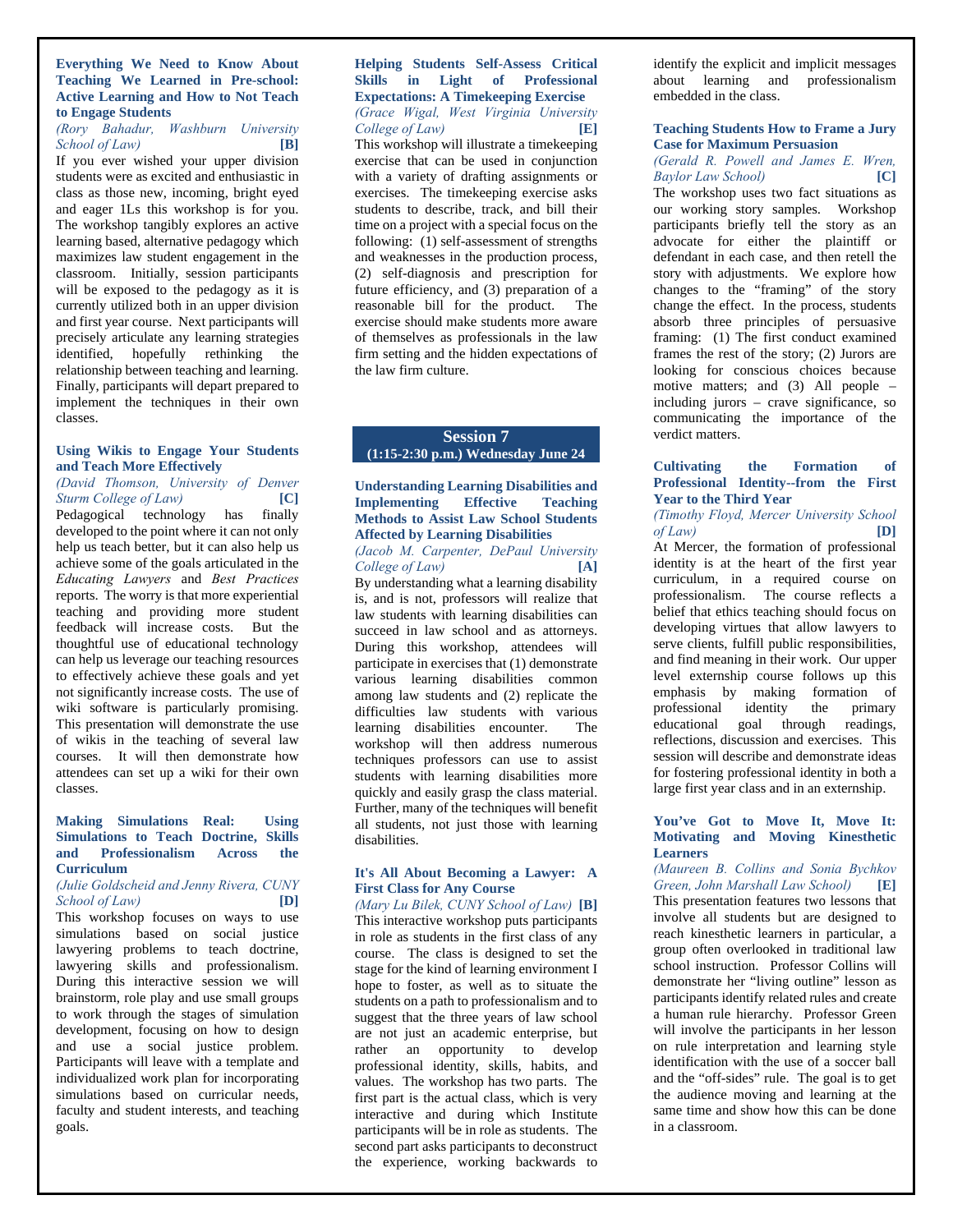# **Session 8 (3:00-4:15 p.m.) Wednesday June 24**

# **Interpersonal Dynamics**

*(Joshua Rosenberg, University of San Francisco School of Law)* **[A]**

This session will consist of some of the activities and ideas that form the classroom component for the class in Interpersonal Dynamics for Attorneys (see "Interpersonal Dynamics: Helping Lawyers Learn the Skills, and the Importance, of Human Relationships in the Practice of Law," 58 Miami L. Rev. 1225 (2004)). The concepts presented, and then practiced, in this session include (1) the importance of effective feedback and the concept of feedback as self-disclosure, (2) the need for self-awareness in the giving and receiving of effective feedback, and (3) the value of, and the means to, stay focused on the "here and now."

#### *Ground Control to Major Tom***: A Model for Crafting the Formative Feedback Law Students Need as They Prepare for Launch**

#### *(Cindy R. Slane, Quinnipiac University School of Law, and Liz Ryan Cole, Vermont Law School)* **[B]**

Although both the Carnegie Report and Best Practices stress the critical role of formative feedback in professional education, available evidence suggests that most of the feedback law students receive is summative in nature: letter grades on end-of-term exams designed to rank students for prospective employers rather than guide them as they prepare for the

professional roles they will assume upon graduation. Positing that our collective failure in this regard may stem more from a lack of facility with crafting effective formative feedback than from a conviction that current practices are pedagogically sound, this workshop proposes a straightforward fix (a four-step, formative-feedback model grounded on improved fluency in the language of critique) and invites participants to learn-by-doing as they offer affirming and corrective formative feedback on a simulated feedback conference *–* in four-step format, of course!

#### **Best Intentions, Worst Results: The Potential Pitfalls of Innovative Teaching**  *(Nancy Soonpaa, Texas Tech University*

*School of Law)* **[C]** This session addresses some potential pitfalls related to innovative teaching and how to manage, minimize, and eliminate them. Pitfalls include challenges inherent in the innovations themselves, as well as resistance from students and misunderstanding of colleagues. The workshop will identify four to six examples of teaching innovations, including technology, multiple assessments, using creative non-law examples, small groups and peer assessment, and multiple-source assigned readings, and discuss how to anticipate and help to prevent problems with implementing them. The session will include time for the audience to share their own experiences, ideas, and preventative measures with the entire group.

#### **Teaching Students How to 'Think Like a Lawyer'**

*(Peter Wendel, Pepperdine University School of Law)* **[D]**

While virtually everyone agrees that the purpose of law school is to teach students how to 'think like a lawyer,' most lawyers and law professors say it is impossible to articulate what that means. Thinking like a lawyer is an active process; it cannot be described, it can only be experienced. This interactive workshop will challenge that assumption. It will offer a conceptual model of what it means to 'think like a lawyer' – as well as demonstrate how it can be taught.

#### **Ending Our Sermonizing: Experiencing Professional Responsibility**

(*David F. Chavkin, Washington College of Law, American University)* **[E]** Although the Carnegie Foundation Report took legal education to task in several areas, it is perhaps in the "values" apprenticeship that American legal education has most failed students, clients, and society. Ethics remains "the dog" of the curriculum and too many schools continue to teach ethics as a rules-based course. In this workshop, we will explore a very different method of teaching ethics by integrating theory and practice. Through live-client representation, students finally see the ethical rules in context. Professional responsibility then comes alive for the first time.

| Implementing Best Practices and Educating Lawyers: Teaching Skills and Professionalism Across the Curriculum |  |  |  |  |  |  |
|--------------------------------------------------------------------------------------------------------------|--|--|--|--|--|--|
| INSTITUTE FOR LAW TEACHING & LEARNING SUMMER CONFERENCE: JUNE 23-24, 2009                                    |  |  |  |  |  |  |

| Name:                                                                                                                                                                                                                                                                                                      |          |          |          |          | Phone:                                                                                                                                  |                     | Fax:     |          |          |          |             |
|------------------------------------------------------------------------------------------------------------------------------------------------------------------------------------------------------------------------------------------------------------------------------------------------------------|----------|----------|----------|----------|-----------------------------------------------------------------------------------------------------------------------------------------|---------------------|----------|----------|----------|----------|-------------|
| School:                                                                                                                                                                                                                                                                                                    |          |          |          |          | E-mail:                                                                                                                                 |                     |          |          |          |          |             |
| Address:                                                                                                                                                                                                                                                                                                   |          |          |          |          | City/State/Zip:<br><u> 1980 - Jan Stein Stein Stein Stein Stein Stein Stein Stein Stein Stein Stein Stein Stein Stein Stein Stein S</u> |                     |          |          |          |          |             |
| Check the boxes for the workshops you wish to attend (only one per session):                                                                                                                                                                                                                               |          |          |          |          |                                                                                                                                         |                     |          |          |          |          |             |
| Workshop Session 1:                                                                                                                                                                                                                                                                                        | $\Box$ A | $\Box$ B | $\Box$ C | $\Box$ D | $\Box$ E                                                                                                                                | Workshop Session 5: | $\Box$ A | $\Box$ B | $\Box C$ | $\Box D$ | $\Box$ E    |
| Workshop Session 2:                                                                                                                                                                                                                                                                                        | $\Box$ A | $\Box$ B | $\Box$ C | $\Box$ D | $\Box$ E                                                                                                                                | Workshop Session 6: | $\Box$ A | $\Box$ B | $\Box$ C | $\Box$ D | $\Box$ E    |
| Workshop Session 3:                                                                                                                                                                                                                                                                                        | $\Box$ A | $\Box$ B | $\Box$ C | $\Box$ D | $\Box$ E                                                                                                                                | Workshop Session 7: | $\Box$ A | $\Box$ B | $\Box$ C | $\Box$ D | $\square$ E |
| Workshop Session 4:                                                                                                                                                                                                                                                                                        | $\Box$ A | $\Box$ B | $\Box$ C | $\Box$ D | $\Box$ E                                                                                                                                | Workshop Session 8: | $\Box$ A | $\Box$ B | $\Box$ C | $\Box$ D | $\Box$ E    |
| Conference price is \$395, which includes all meals on Tuesday, June 23, and 2 meals on Wednesday, June 24 (Presenters \$175)<br>Enclosed is a check payable to Gonzaga University for \$395.00 (Presenters \$175)<br>u<br>Please charge my $\Box$ Visa $\Box$ MasterCard \$395.00 (Presenters \$175)      |          |          |          |          |                                                                                                                                         |                     |          |          |          |          |             |
| Card No:                                                                                                                                                                                                                                                                                                   |          |          |          |          | Exp. Date:                                                                                                                              |                     |          |          |          |          |             |
| Print name (as it appears on card):                                                                                                                                                                                                                                                                        |          |          |          |          |                                                                                                                                         |                     |          |          |          |          |             |
| Return this form with your check or credit card information to:<br>Institute for Law Teaching & Learning, Gonzaga University School of Law, Attn: Robbie McMillian, P.O. Box 3528, Spokane, WA 99220-3528.<br>For information, contact Robbie McMillian (rmcmillian@lawschool.gonzaga.edu; (509) 313-3740. |          |          |          |          |                                                                                                                                         |                     |          |          |          |          |             |